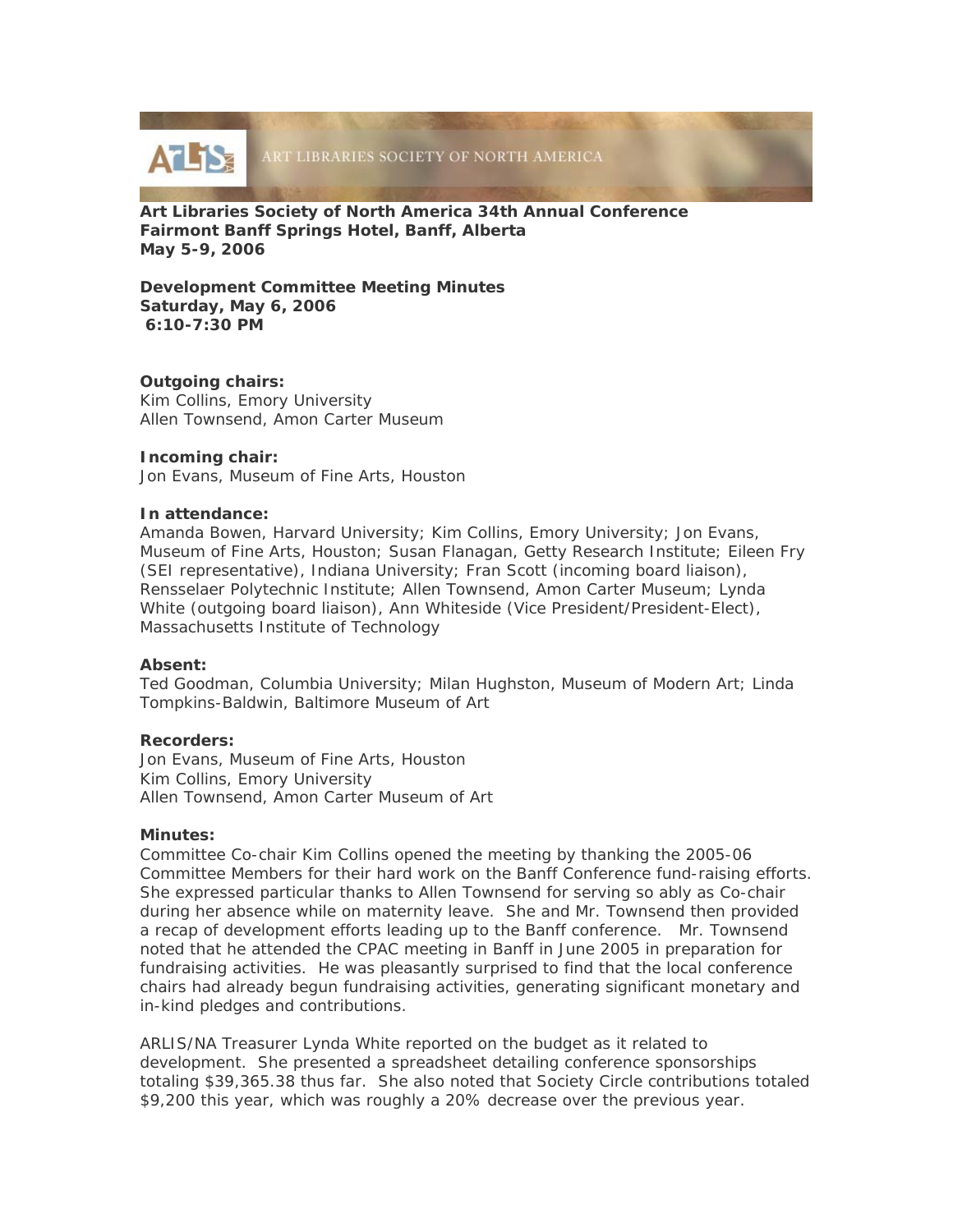However, this still well exceeded the amount raised for the two years prior to that. Ms. White also presented a separate breakdown of development-related expenses for 2006 and the previous three years for comparative purposes. She inquired as to how valuable this document was for the committee. Jon Evans indicated that he would discuss with the outgoing chairs to determine whether this would be necessary for future years and get back to Fran Scott. Ms. White then reminded the committee that any Special Funding requests for the coming year would need to be submitted to Ms. Scott by July 15.

Ms. Collins noted that this coming year marks the 35<sup>th</sup> anniversary of The Society's founding and that perhaps a separate Society Circle fund should be established to commemorate the event. Questions concerning the current fund groups to which Society Circle funds are applied ensued. Both Ms. Collins and Mr. Townsend weighed in, remarking that discussions with Greg Most, previous Development Committee chair and Society Circle initiator, had led them to review the issue. Mr. Townsend noted that funds can be applied to one of three restricted funds: Conference Speakers Fund, Travel Awards Fund, Internship Fund, or given as an unrestricted gift to ARLIS/NA. The suggestion to support a Summer Education Institute scholarship was raised, though it was noted that in creating SEI it was envisioned that this would be a self-sustaining endeavor that did not require special outside funding of individuals.

Eileen Fry then addressed the committee about the forthcoming 2006 Summer Educational Institute for Visual and Image Management. Ms. Fry stated that they will be putting out a plea for publications support. In the past, three publications have been provided for each attendee, which have been largely donated by publishers. However, the costs associated with copies for all 45 attendees have not been covered and therefore require additional funding. She noted that the SEI fundraisers will be approaching roughly the same institutions that provided support last year. Mr. Townsend commended the work of the SEI noting that this has been a true success story and a model program for the field. He also shared Ms. Fry's disappointment at the narrowing field of potential donors. Discussion ensued about various reasons for this and a hope that more content management providers would support ARLIS/NA and VRA efforts. Ms. Fry shared their fundraising letter with the committee and asked for input. Ms. Collins made several suggestions about the streamlining the letter and agreed to provide further input following the meeting.

Mr. Evans then welcomed new members to the committee, Susan Flanagan, Getty Research Institute, Amanda Bowen, Harvard University, as well as board liaison and ARLIS/NA Treasurer Fran Scott, Rensselaer Polytechnic Institute. He also acknowledged the contributions of last year's committee members and thanked Ann Whiteside for her support. In particular, he recognized the leadership of Ms. Collins and Mr. Townsend as the outgoing co-chairs.

A brief review of Society documents was undertaken, including a review of the committee's charge as laid out by the *ARLIS/NA Policy Manual*. The *2006-2009 Strategic Plan* was also reviewed in order to place the committee's work in context. Mr. Evans reminded the committee that it was essential that all fundraising activities undertaken by the Society be filtered through this committee so as to provide coordinated fundraising efforts.

Mr. Evans noted that the Committee's listserv would remain at its current address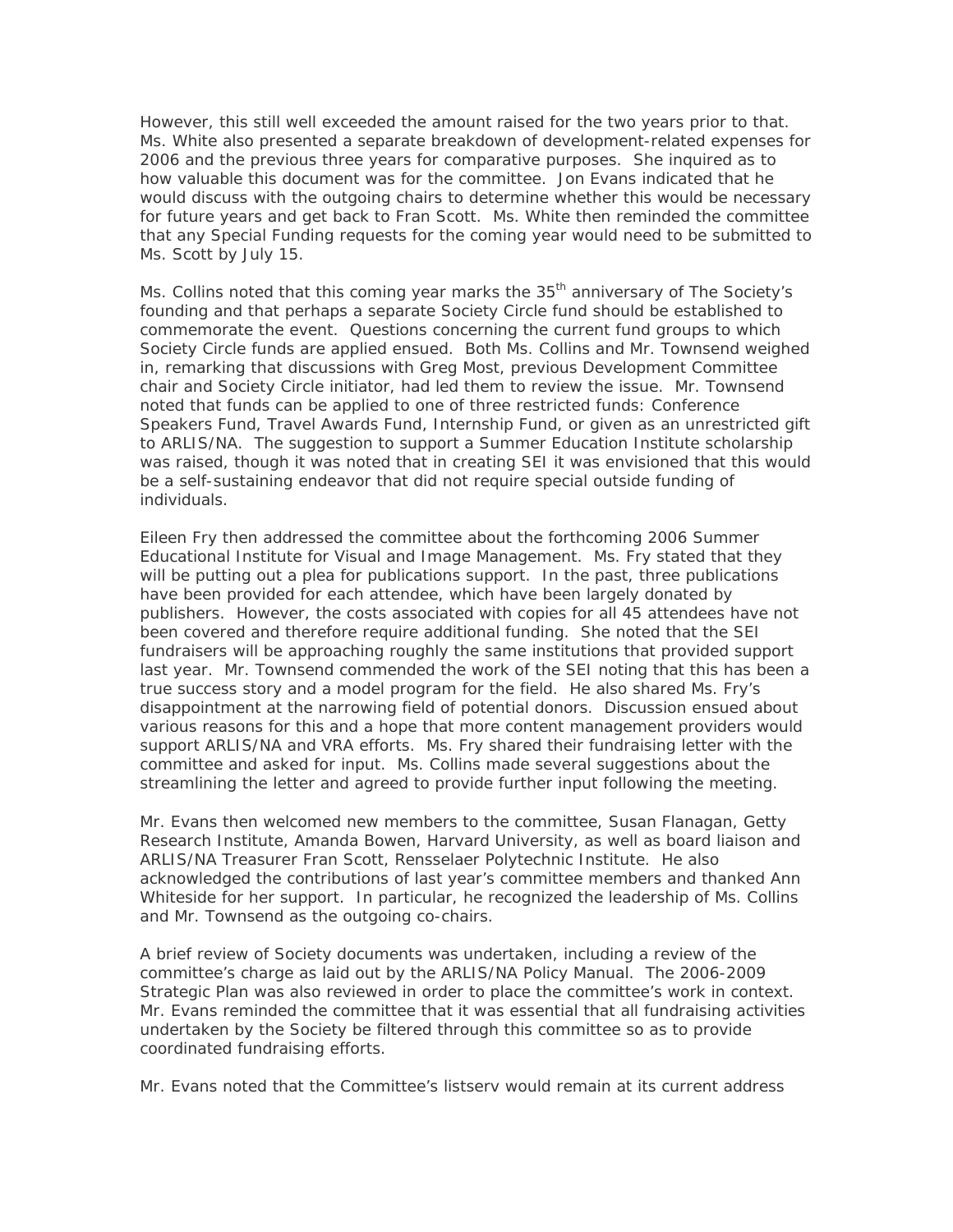(DEVCOM@LISTSERV.CC.EMORY.EDU) in the coming year. He thanked Ms. Collins for continuing to host this at her institution.

Mr. Townsend provided an update on the status of the Prospects List, which has undergone considerable revision in the past year. Significant weeding has brought the number of contacts down from 200 to roughly 100. He stated that some final updates will be undertaken in the coming weeks before handing this over to the incoming committee. Ms. Bowen suggested that a revised format in Excel might provide a more readable and functional list.

Mr. Evans inquired about the timing of approaches. Long-standing members indicated that mid-October through mid-November is appropriate, noting that timing is partially driven by details about conference programming that come from the conference Programming Chair/s. In response to Mr. Evans' question pertaining to the most appropriate format for contacting potential prospects, Mr. Townsend stated that a survey conducted a number of years ago indicated that respondents preferred email over other forms of communication for any initial contact.

With regard to the relationship between the committee and headquarters, it was noted that Craig Fleming is now on board and should help facilitate communication. However, he has yet to be involved in the invoicing process. One question that arose concerned benefits for members of the Society Circle, such as having the Circle's member list published in *Art Documentation* and how the list is updated.

Concerning new approaches, Mr. Evans suggested that perhaps the time is right to reconsider a planned giving program, which was investigated a number of years ago. Given the current fundraising climate and the merger of many larger sponsors, it seems that a fresh perspective for development activities is worthy of consideration. The committee agreed that this should be pursued in the coming year.

An issue brought to the attention of Mr. Evans by Internship Award Chair Henry Pisciotta was that of considering a diversity internship award. According to Mr. Pisciotta, there were in excess of 60 applicants for the internship award this past year and that the pool consisted of several individuals of diverse backgrounds. Ms. Fry seconded this as a member of the Internship Award Committee, noting the high quality of applicants of diverse backgrounds. It was agreed that this was worth pursuing, but that the committee could not take this on in addition to its other commitments. Therefore, it was decided that we would encourage Mr. Pisciotta or another member of his committee to pursue funding options, such as a grant, with the full support and approval of the committee.

In response to a question about how the committee can best acknowledge our most loyal exhibitors and sponsors, Ms. Flanagan suggested that we profile a Society supporter in the same way that we feature members on the Society's website. This was heartily endorsed by the committee.

Mr. Evans then raised the issue of promoting the Atlanta conference to members, sponsors and exhibitors. Ms. Collins stated that Atlanta has much to offer, including convenient access to the city, an excellent location for the conference hotel, and easy modes of transportation once on site. She did express concern about the level of regional sponsorship opportunities.